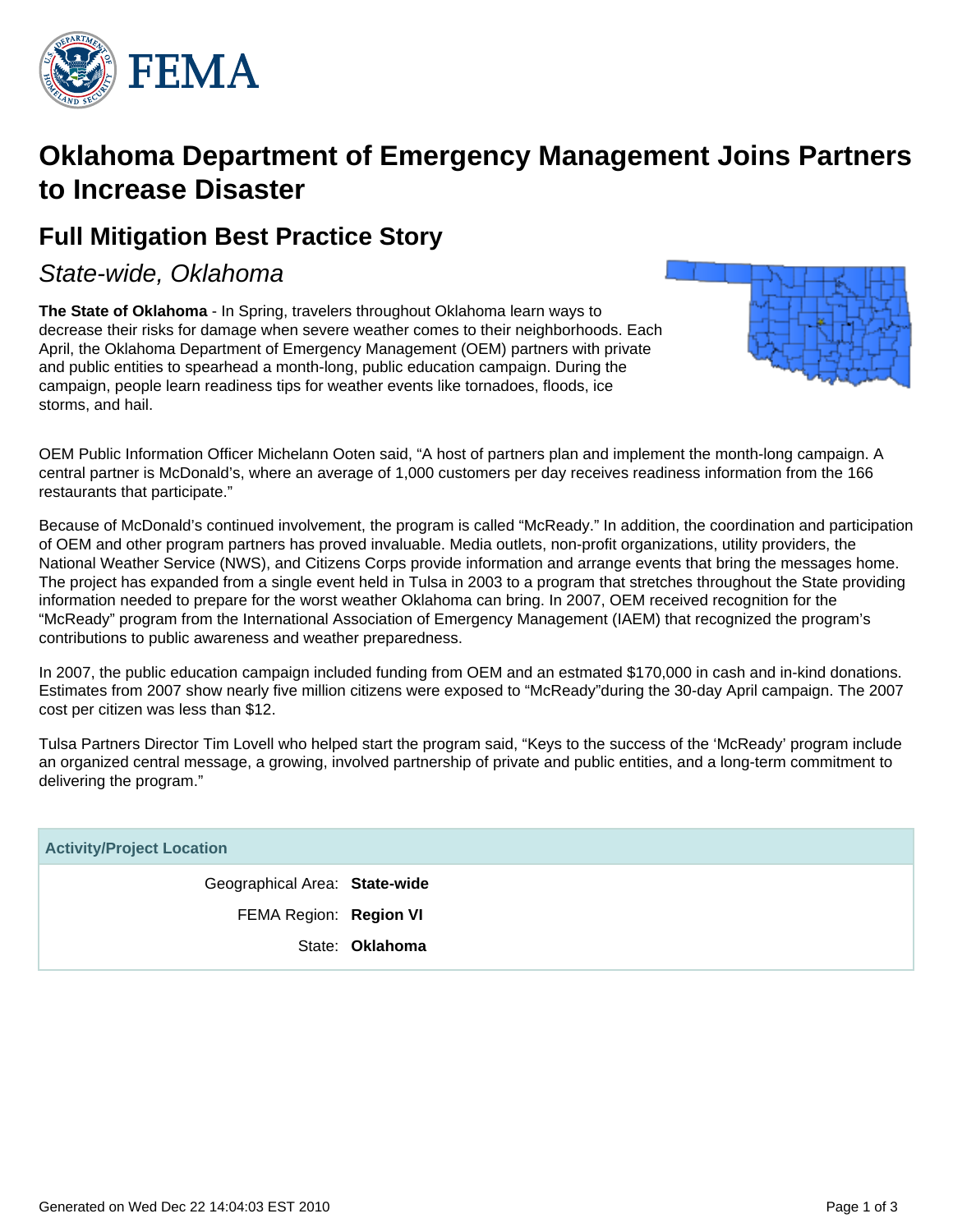| <b>Key Activity/Project Information</b> |                                                                    |  |  |  |  |  |
|-----------------------------------------|--------------------------------------------------------------------|--|--|--|--|--|
| Sector: Public                          |                                                                    |  |  |  |  |  |
|                                         | Hazard Type: Severe Storm; Tornado; Flooding; Extreme Temperatures |  |  |  |  |  |
|                                         | Activity/Project Type: Education/Outreach/Public Awareness         |  |  |  |  |  |
| Activity/Project Start Date: 04/2003    |                                                                    |  |  |  |  |  |
| Activity/Project End Date: Ongoing      |                                                                    |  |  |  |  |  |
| Funding Source: Local Sources           |                                                                    |  |  |  |  |  |
|                                         | Funding Recipient: Non profit - Environmental                      |  |  |  |  |  |
| Funding Recipient Name: McReady Program |                                                                    |  |  |  |  |  |
|                                         |                                                                    |  |  |  |  |  |

|  |  | <b>Activity/Project Economic Analysis</b> |
|--|--|-------------------------------------------|
|  |  |                                           |

Cost: **\$187,187.00 (Estimated)**

Non FEMA Cost:

#### **Activity/Project Disaster Information**

Mitigation Resulted From Federal Disaster? **No** Value Tested By Disaster? **Unknown** Repetitive Loss Property? **No**

## **Reference URLs**

Reference URL 1: **http://www.mcready.org**

Reference URL 2: **http://www.fema.gov/library/viewRecord.do?id=1536**

## **Main Points**

- Oklahoma came up with an innovative way to educate residents about mitigation McDonald's provides tips on tray liners and bag inserts.
- Started in Tulsa and, due to the positive response, now has been enacted state-wide.
- Tulsa Citizen Corps, in conjunction with Tulsa Partners, pioneered the "McReady" project in 2003 to raise public awareness of disaster preparedness.
- Has expanded to kiosks with literature and website information.
- Besides McDonald's, the State has also partnered with media outlets, non-profit organizations, energy companies, and risk managers to promote the targeted theme of reducing risk from tornadoes, floods, lightening, and hail.
- Estimates from 2006 show 4.8 million citizens participated in "McReady" during the 30-day April campaign and 1,000 customers a day receive the information. •